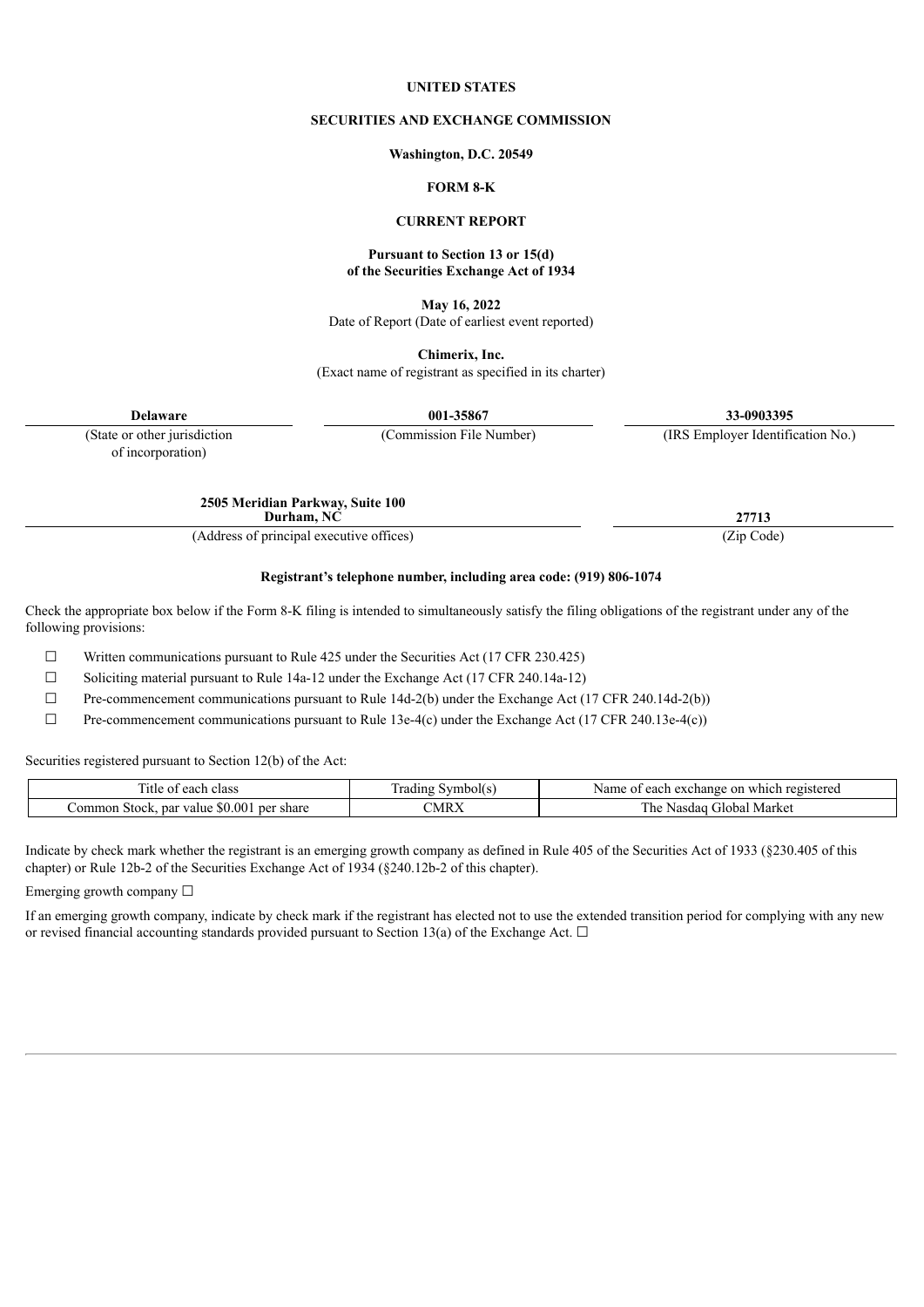### **Item 2.02 Results of Operations and Financial Condition.**

On May 16, 2022, we announced our financial results for the three months ended March 31, 2022 in the press release attached hereto as Exhibit 99.1 and incorporated herein by reference.

The information in this Item 2.02 and the attached Exhibit 99.1 is being furnished and shall not be deemed "filed" for the purposes of Section 18 of the Securities and Exchange Act of 1934, as amended, or otherwise subject to the liabilities of that Section. The information in this Item 2.02 and the attached Exhibit 99.1 shall not be incorporated by reference into any registration statement or other document pursuant to the Securities Act of 1933, as amended.

### **Item 7.01 Regulation FD Disclosure.**

On May 16, 2022, we issued a press release announcing the entry into a definitive agreement with Emergent BioSolutions Inc. to acquire our exclusive worldwide rights to brincidofovir, including TEMBEXA. A copy of the press release is attached hereto as Exhibit 99.2 and is incorporated herein by reference.

The information in this Item 7.01 and the attached Exhibit 99.2 is being furnished and shall not be deemed "filed" for the purposes of Section 18 of the Securities and Exchange Act of 1934, as amended, or otherwise subject to the liabilities of that Section. The information in this Item 7.01 and the attached Exhibit 99.2 shall not be incorporated by reference into any registration statement or other document pursuant to the Securities Act of 1933, as amended.

#### **Item 9.01 Financial Statements and Exhibits.**

#### (d) Exhibits

| Exhibit No. | Description                                         |
|-------------|-----------------------------------------------------|
| 99.1        | Press Release of Chimerix, Inc. dated May 16, 2022. |
| 99.2        | Press Release of Chimerix, Inc. dated May 16, 2022. |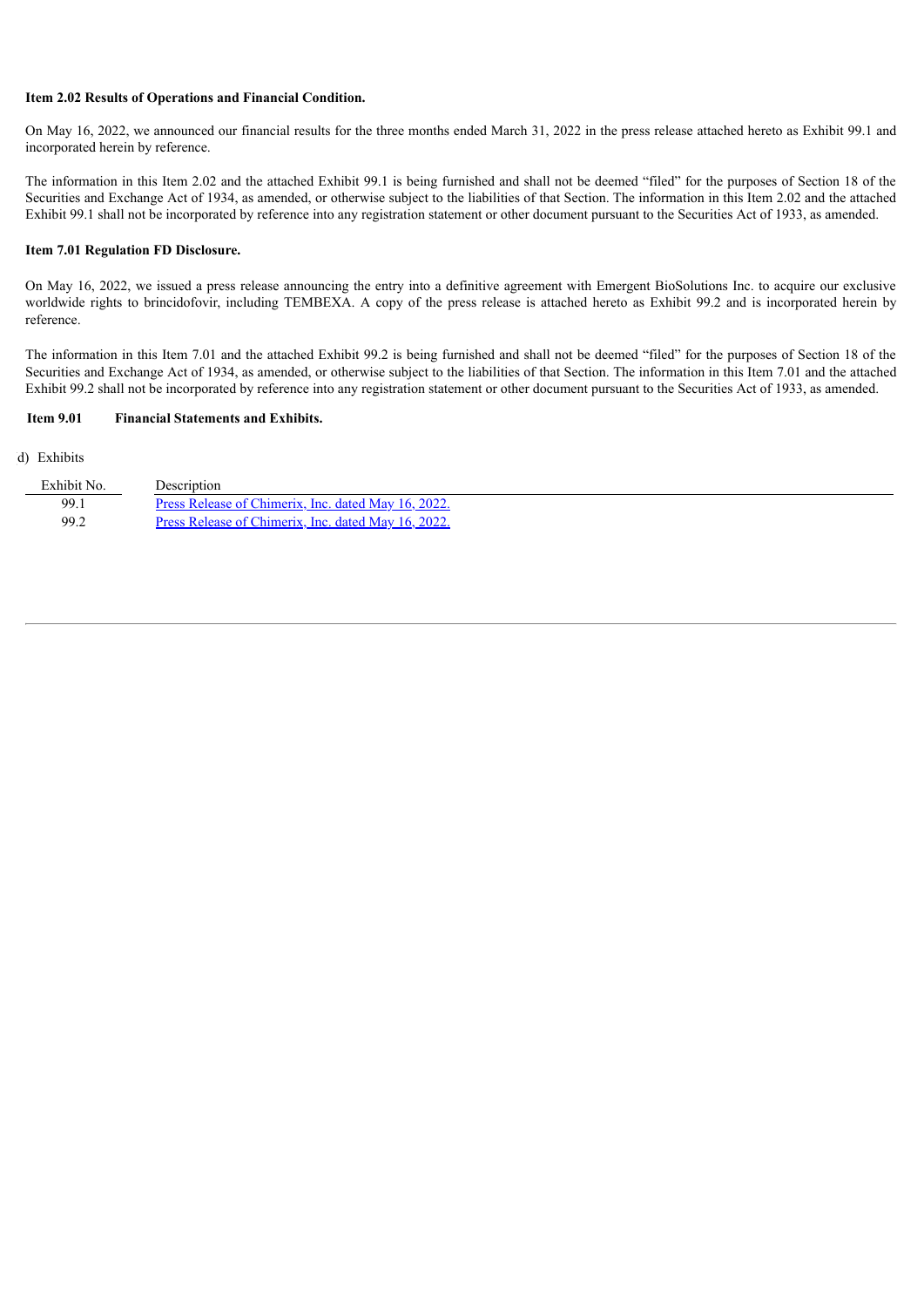### **SIGNATURES**

Pursuant to the requirements of the Securities Exchange Act of 1934, the Registrant has duly caused this report to be signed on its behalf by the undersigned hereunto duly authorized.

## **Chimerix, Inc.**

Dated: May 16, 2022

By: /s/ Michael T. Andriole

Michael T. Andriole Chief Business and Financial Officer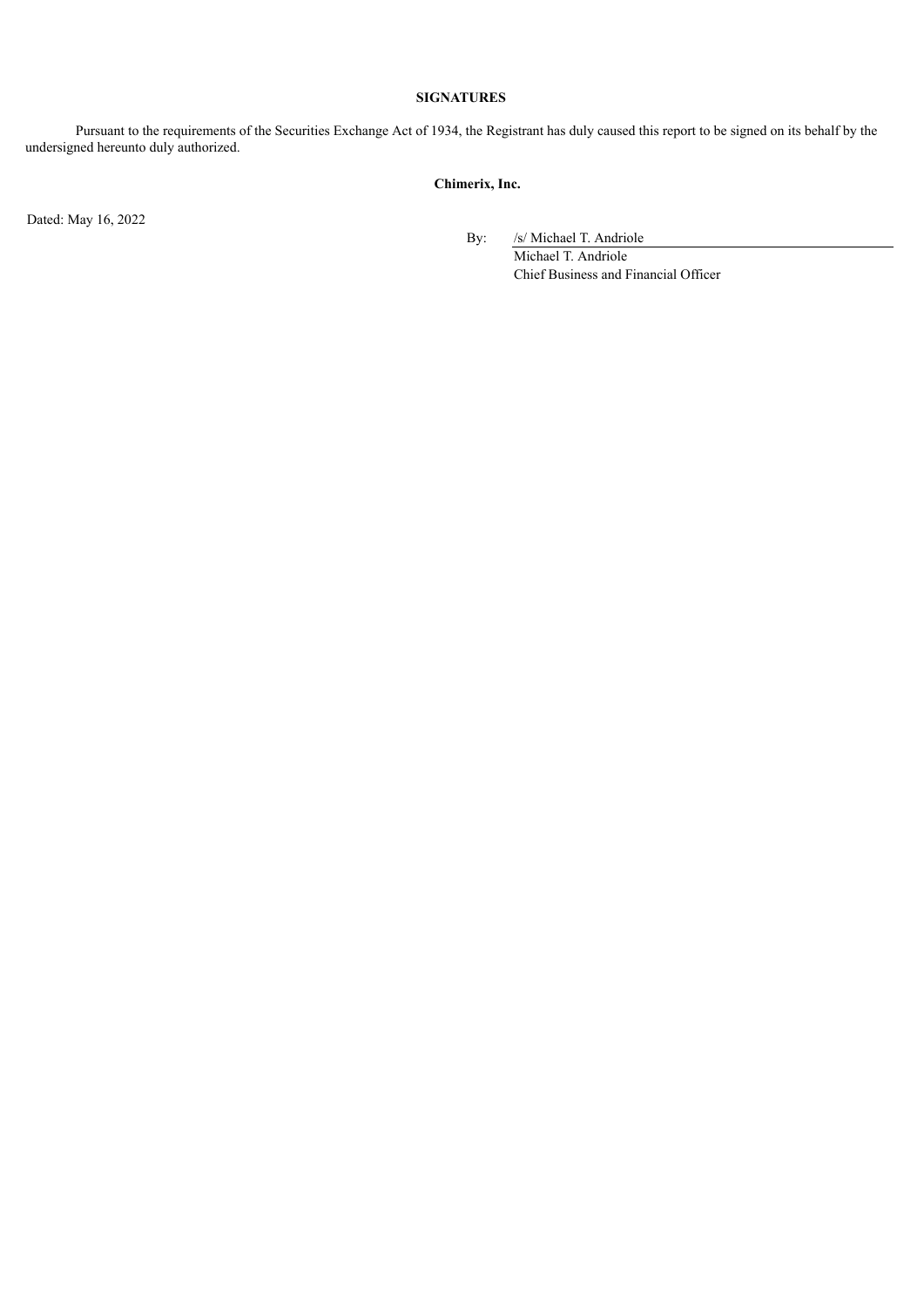<span id="page-3-0"></span>

# **Chimerix Reports First Quarter 2022 Financial Results and Provides Operational Update**

Receiving up to \$337.5 Million plus Royalties for Sale of Worldwide Rights of TEMBEXA to Emergent BioSolutions -

*– Initiation of Phase 3 Randomized Study of ONC201 in H3 K27M Mutant Glioma Expected in 2022 –*

*– DSTAT Development Program Terminated; Resources Focused on Imipridone Platform –*

– Conference Call at 8:30 a.m. ET Today –

**DURHAM, NC, May 16, 2022** -- Chimerix (Nasdaq:CMRX), a biopharmaceutical company whose mission it is to develop medicines that meaningfully improve and extend the lives of patients facing deadly diseases, today reported financial results for the first quarter ended March 31, 2022 and provided an operational update.

"As announced earlier today, the sale of TEMBEXA® to Emergent BioSolutions, Inc. (Emergent) significantly strengthens our balance sheet at a time when access to capital within the industry is at a historic premium. With Emergent's expertise in global biodefense and our participation in future economics, this program is positioned to maximize value. We will now focus on developing a potentially life altering drug for glioma patients that harbor the H3 K27M mutation who have no other alternatives," said Mike Sherman, Chief Executive Officer of Chimerix. "Securing \$225 million in an upfront payment with the possibility of additional milestones and royalties solidifies our ability to fund development of ONC201 and the imipridone platform without the uncertainty that arises from contracting with government entities."

"We continue our engagement with the U.S. Food and Drug Administration (FDA) regarding the development of ONC201. While we have not yet requested formal feedback on a potential NDA submission for accelerated approval, communication from the FDA makes it clear that the potential for accelerated approval is more challenging than previously anticipated. This is consistent with the evolving policy the agency has expressed towards single arm studies, generally. As such, we are prioritizing the initiation of a randomized Phase 3 study by year-end. Given the strength of the data already presented and the extent of the unmet patient need, we still believe an accelerated approval is possible and plan to complete the work already underway to support a potential NDA submission," added Mr. Sherman.

"Following an internal review of our pipeline, we will no longer be investing in the DSTAT program. This narrower focus of development resources will ensure we optimize our execution in bringing ONC201 to patients as quickly as possible," concluded Mr. Sherman.

## **Recent Highlights**

## **Emergent Acquires Worldwide Rights to TEMBEXA**

Today, Chimerix announced entering into an agreement with Emergent for the sale of TEMBEXA worldwide rights for \$225 million upfront and additional milestones of up to \$100 million to be paid contingent upon the execution of additional procurement awards from Biomedical Advanced Research and Development Authority (BARDA) following the base period. The closing payment and the milestone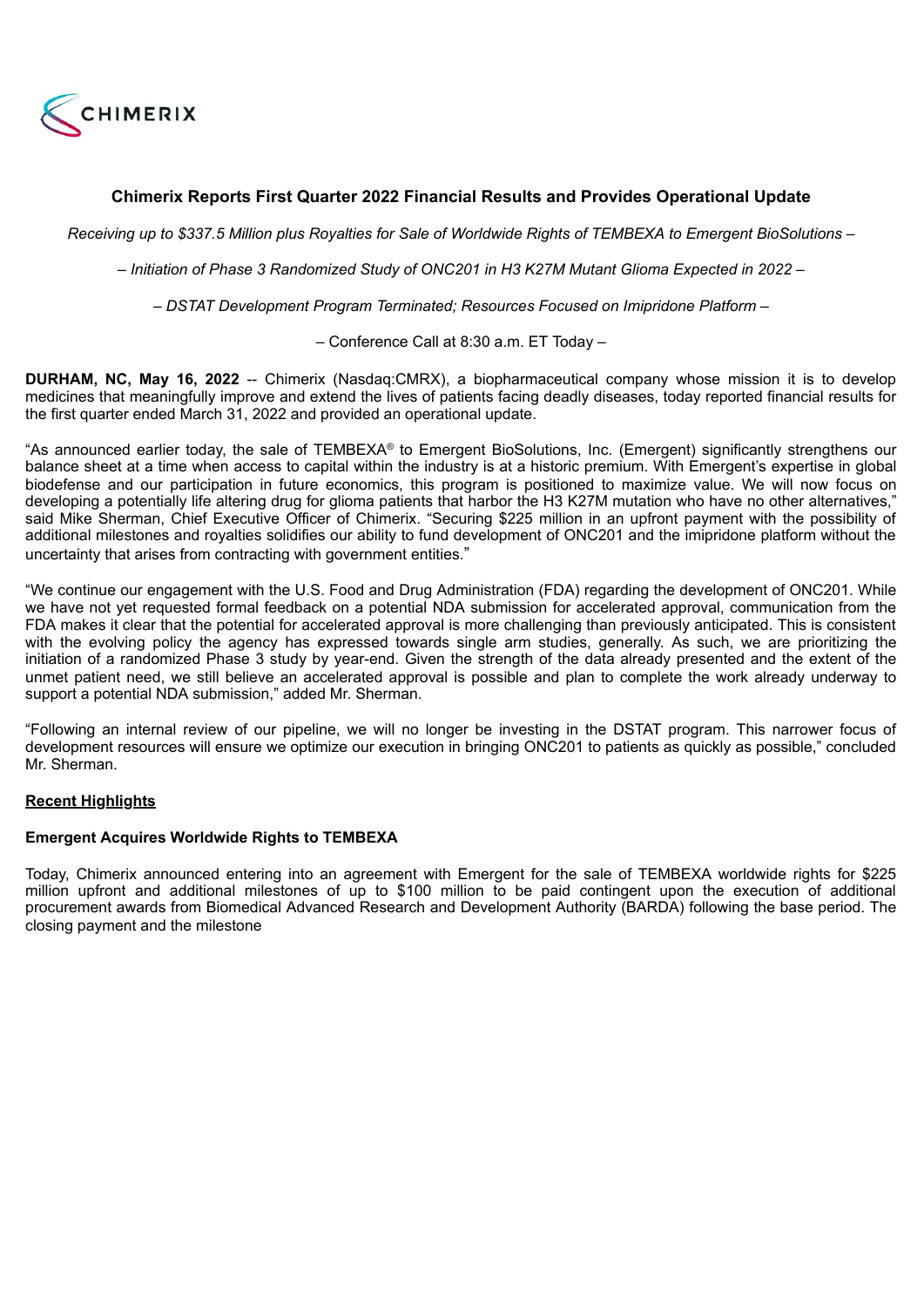payments may be adjusted based on actual procurement value. Chimerix is also eligible to receive up to \$12.5 million in regulatory milestones associated with the SymBio Pharmaceuticals Ltd. brincidofovir partnership to be assumed by Emergent. Chimerix may also earn a 20% royalty on future gross profit of TEMBEXA in the United States associated with volumes above 1.7 million treatment courses of therapy during the exclusivity period of TEMBEXA. Outside of the United States, the agreement also allows Chimerix to earn a 15% royalty on all gross profit associated with TEMBEXA sales during the exclusivity period of TEMBEXA on a market-to-market basis.

Subject to the satisfaction or waiver of the closing conditions, the companies expect the transaction may close as early as the second quarter of 2022. Chimerix is currently in negotiation with BARDA on the terms of a TEMBEXA procurement contract. Chimerix will continue to lead this negotiation until its conclusion. Entry into a TEMBEXA procurement contract with BARDA is a closing condition to the acquisition agreement with Emergent.

The FDA granted TEMBEXA tablets and oral suspension approval for the treatment of smallpox. TEMBEXA is approved for adult and pediatric patients and is the first and only smallpox therapy approved for neonates.

## **ONC201 for Recurrent H3 K27M-mutant Glioma**

ONC201 is an orally administered small molecule dopamine receptor D2 (DRD2) antagonist and caseinolytic protease (ClpP) agonist for the treatment of recurrent gliomas that harbor the H3 K27M mutation.

The FDA had previously requested that Chimerix conduct a retrospective Natural Disease History (NDH) study of recurrent H3 K27M-mutant glioma. More recently, Chimerix was informed that the FDA no longer expects to rely on the outcome of a NDH study to inform a regulatory decision given the limitations inherent in NDH studies. Therefore, the Company plans to limit further investment in this study and will disclose the findings at a later date.

The Company plans to initiate a Phase 3 study of ONC201 in patients who harbor the H3 K27M-mutation. This study is designed to serve as the basis for either a confirmatory approval or first approval. Final study design and protocols are under review. Once agreement has been reached with the FDA, the Company will announce the final clinical design and timeline. While acknowledging the new regulatory sentiment with respect to single-arm data to support accelerated approval, the Company continues work to complete the safety database, clinical pharmacology studies and other items to support a possible regulatory filing for accelerated approval.

In November, Chimerix reported data from the 50-patient cohort of ONC201 for the treatment of recurrent H3 K27M-mutant glioma at the Society for Neuro-Oncology (SNO) Annual Meeting. According to a BICR of the registration cohort, the overall response rate (ORR) was 20.0% (95% confidence interval (CI):10.0-33.7%) as determined by Response Assessment in Neuro-Oncology Criteria for High Grade Gliomas (RANO-HGG). The median duration of response was 11.2 months (95% CI: 3.8 – not reached) in addition to the median time to response of 8.3 months. The proportion of patients achieving either a RANO-HGG and/or RANO-LGG response was 30% (95% CI: 17.9 – 44.6%). One serious adverse event considered possibly ONC201 related by investigator was reported; however, the event was considered unlikely ONC201-related by sponsor assessment.

The FDA granted ONC201 Fast Track Designation for the treatment of adult recurrent H3 K27M-mutant HGG, Rare Pediatric Disease Designation for treatment of H3 K27M-mutant glioma, and Orphan Drug Designations for the treatment of glioblastoma and malignant glioma.

## **CMX521**

In March, Chimerix presented a Late Breaking Oral presentation of CMX521 at the International Conference of Antiviral Research (ICAR). Promising preclinical efficacy data from the CMX521 program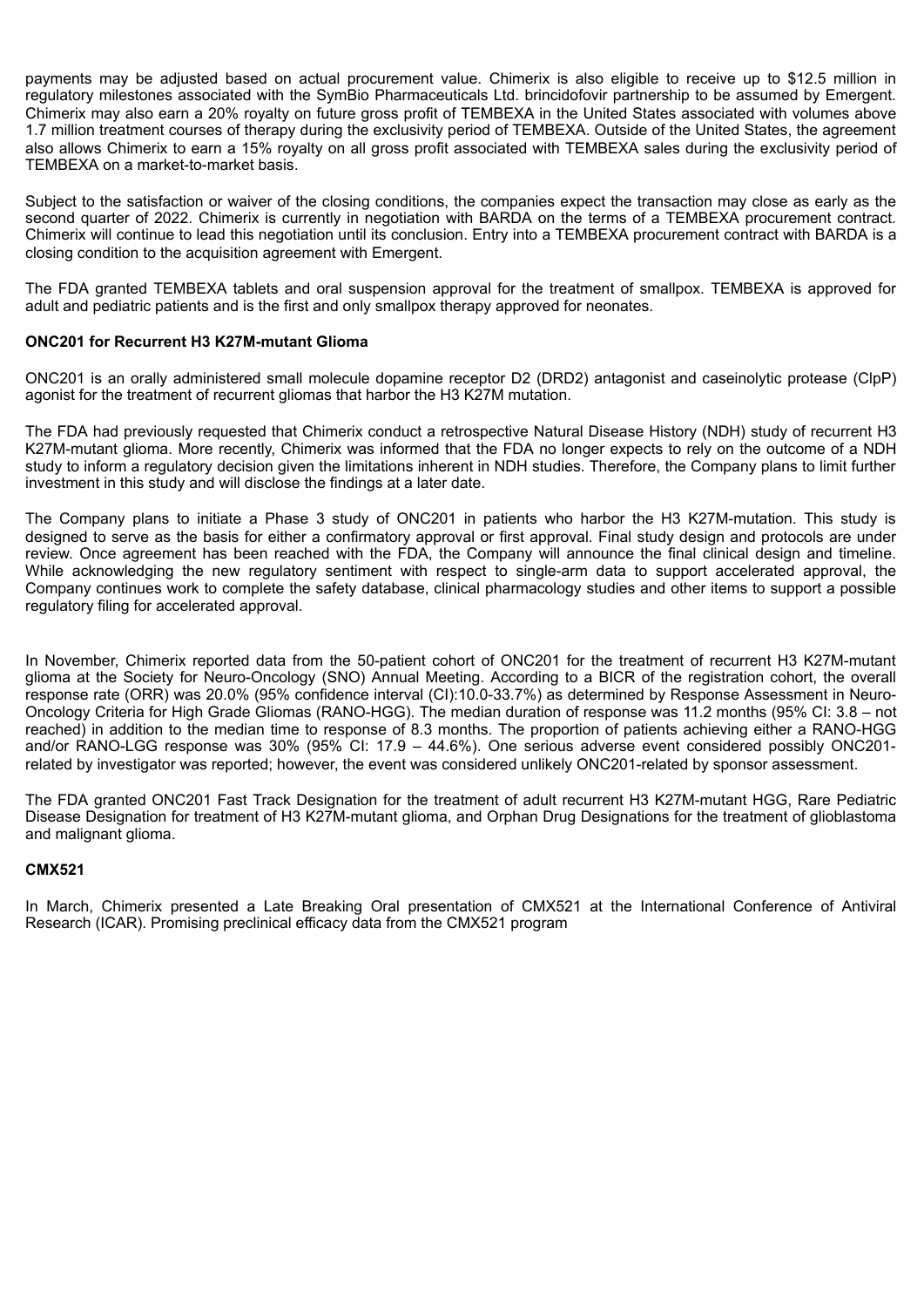as a potential prophylactic and treatment of SARS-CoV-2 (COVID-19) infection was generated through a collaboration between Chimerix and the Rapidly Emerging Antiviral Drug Development Initiative (READDI) at the University of North Carolina at Chapel Hill (UNC). READDI is a global public-private partnership founded at UNC by the UNC Eshelman School of Pharmacy, UNC School of Medicine, Gilling School of Global Public Health, Eshelman Institute for Innovation and the Structural Genomics Consortium. Development remains ongoing with this collaboration.

## **First Quarter 2022 Financial Results**

Chimerix reported a net loss of \$24.8 million, or \$0.28 per basic and diluted share, for the first quarter of 2022. During the same period in 2021, Chimerix recorded a net loss of \$97.4 million, or \$1.21 per basic and diluted share.

Revenues for the first quarter of 2022 decreased to \$15,000, compared to \$1.4 million for the same period in 2021. This difference was driven by a lack of BARDA reimbursement revenue in 2022 versus 2021 for TEMBEXA development.

Research and development expenses increased to \$19.0 million for the first quarter of 2022, compared to \$11.9 million for the same period in 2021 driven primarily by higher investments in ONC201 and ONC206 compared to the same period last year.

General and administrative expenses increased to \$5.6 million for the first quarter of 2022, compared to \$4.1 million for the same period in 2021.

Chimerix recorded acquired in-process research and development expenses of \$82.9 million for the first quarter of 2021 related to the acquisition of Oncoceutics, Inc.

Loss from operations was \$24.8 million for the first quarter of 2022, compared to a loss from operations of \$97.5 million for the same period in 2021 driven by the first quarter 2021 in-process research and development charge of \$82.9 million related to the acquisition of Oncoceutics, Inc.

Chimerix's balance sheet at March 31, 2022 included \$53.4 million of capital available to fund operations, approximately 87.4 million outstanding shares of common stock and no outstanding debt as the \$14 million note related to the purchase price of Oncoceutics from January 2021 was repaid in the first quarter of 2022.

Chimerix expects to execute the transaction with Emergent as early as the second quarter of 2022 with payment of \$225 million payable at closing.

### **Conference Call and Webcast**

Chimerix will host a conference call and live audio webcast to discuss first quarter 2022 financial results and provide a business update today at 8:30 a.m. ET. To access the live conference call, please dial 877-354-4056 (domestic) or 678-809-1043 (international) at least five minutes prior to the start time and refer to conference ID 3535104.

A live audio webcast of the call will also be available on the Investors section of Chimerix's website, www.chimerix.com. An archived webcast will be available on the Chimerix website approximately two hours after the event.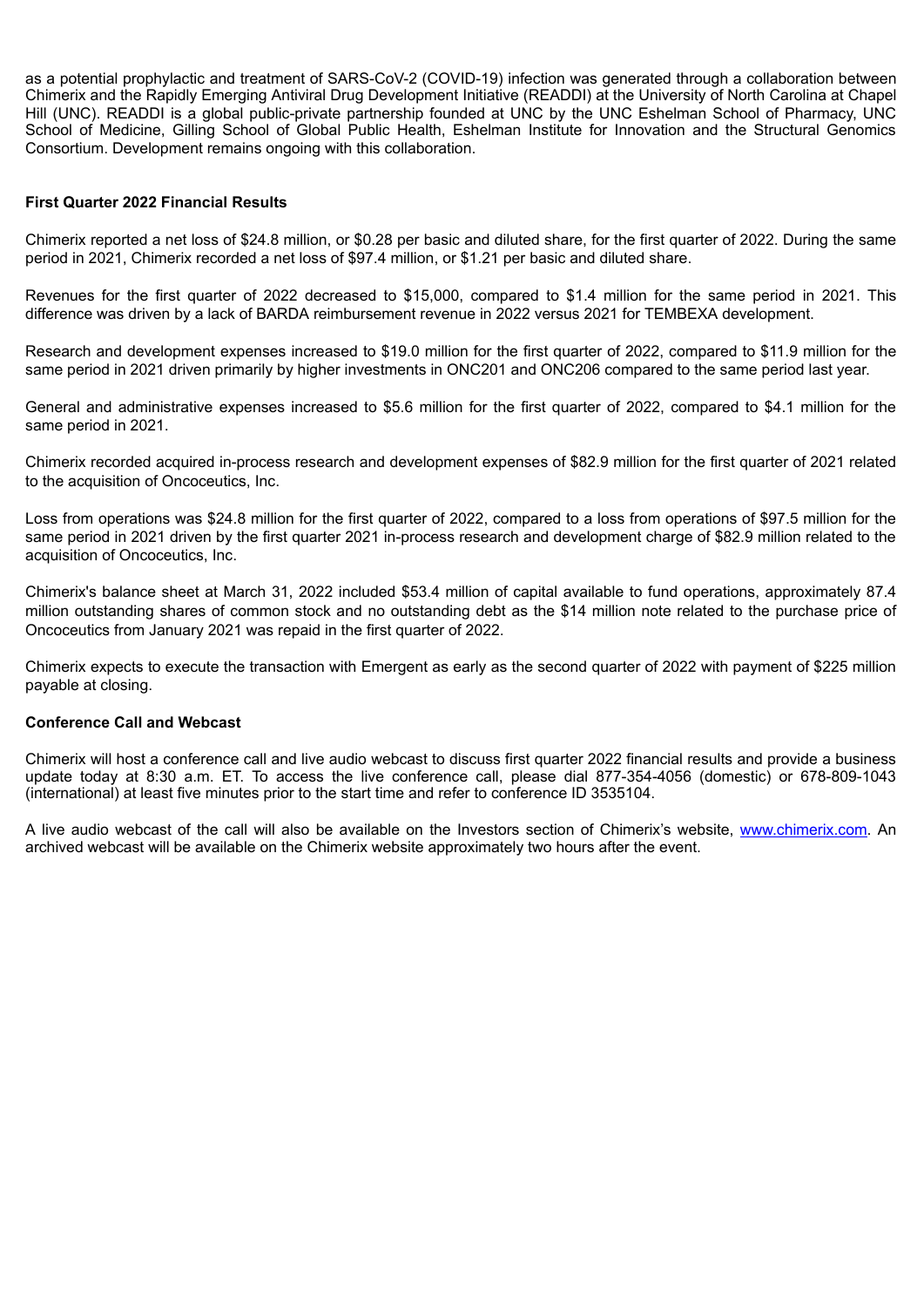## **About Chimerix**

Chimerix is a biopharmaceutical company with a mission to develop medicines that meaningfully improve and extend the lives of patients facing deadly diseases. The Company's most advanced clinical-stage development program, ONC201, is in development for H3 K27M-mutant glioma.

### **Forward-Looking Statements**

This press release contains forward-looking statements within the meaning of the Private Securities Litigation Reform Act of 1995 that are subject to risks and uncertainties that could cause actual results to differ materially from those projected. Forwardlooking statements include those relating to, among other things, the execution of a procurement contract for TEMBEXA and the amount and timing of TEMBEXA shipment into the SNS; the sale of our TEMBEXA program and related assets to Emergent, which is subject to certain closing conditions which may not be completed on a timely basis, if at all; risks associated with the receipt of future milestone payments and royalty payments under the Emergent transaction, if completed; the timing and nature of regulatory submissions for ONC201; and results from the BICR of the 50-patient cohort of ONC201 for the treatment of recurrent H3 K27M-mutant glioma. Among the factors and risks that could cause actual results to differ materially from those indicated in the forward-looking statements are risks that Chimerix will not obtain a procurement contract for TEMBEXA in smallpox in a timely manner, on favorable terms, or at all; risks that the initial delivery or any subsequent deliveries of TEMBEXA will not occur as planned, or at all; risks that the current pre-clinical or clinical study data for ONC201 or CMX521 will not support accelerated, or any, regulatory approval; the anticipated benefits of the acquisition of Oncoceutics or the sale of our TEMBEXA program to Emergent may not be realized; risks that Chimerix's current BCV manufacturing efforts may not satisfy the requirements of any procurement award; risks that Chimerix's reliance on a sole source third-party manufacturer for drug supply; risks that ongoing or future trials may not be successful or replicate previous trial results, or may not be predictive of real-world results or of results in subsequent trials; risks and uncertainties relating to competitive products and technological changes that may limit demand for our drugs; risks that our drugs may be precluded from commercialization by the proprietary rights of third parties; and additional risks set forth in the Company's filings with the Securities and Exchange Commission. These forwardlooking statements represent the Company's judgment as of the date of this release. The Company disclaims, however, any intent or obligation to update these forward-looking statements.

### **CONTACT:**

Investor Relations: Michelle LaSpaluto 919-972-7115 ir@chimerix.com

Will O'Connor Stern Investor Relations 212-362-1200 Will@sternir.com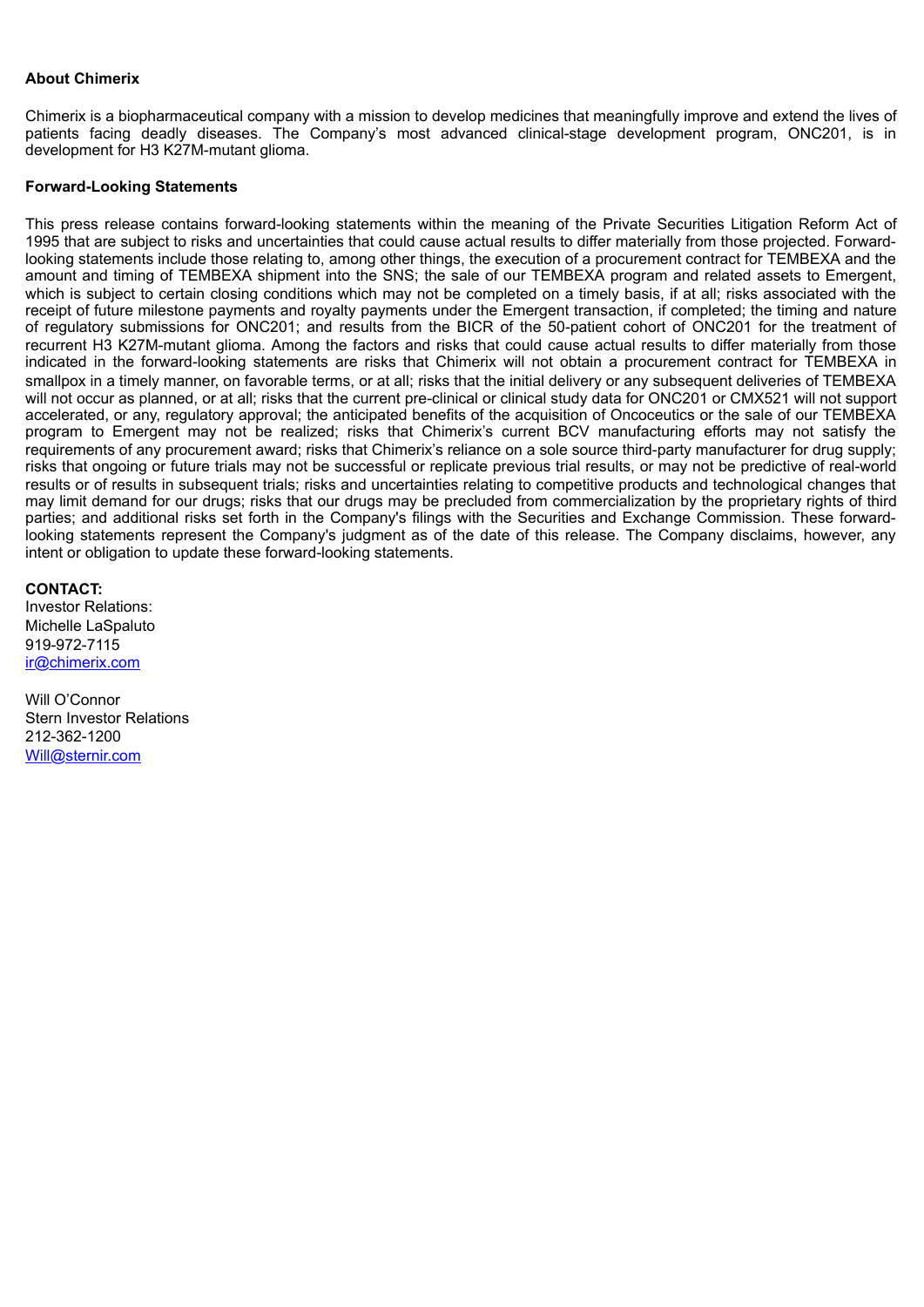### **CHIMERIX, INC. CONSOLIDATED BALANCE SHEETS (in thousands, except share and per share data) (unaudited)**

|                                                                                                                                                                                                                    |                    | <b>March 31, 2022</b> |               | December 31,<br>2021 |
|--------------------------------------------------------------------------------------------------------------------------------------------------------------------------------------------------------------------|--------------------|-----------------------|---------------|----------------------|
| <b>ASSETS</b>                                                                                                                                                                                                      |                    |                       |               |                      |
| Current assets:                                                                                                                                                                                                    |                    |                       |               |                      |
| Cash and cash equivalents                                                                                                                                                                                          | $\mathbf{\hat{S}}$ | 31,957                | <sup>\$</sup> | 15,397               |
| Short-term investments, available-for-sale                                                                                                                                                                         |                    | 21,421                |               | 72,970               |
| Inventories                                                                                                                                                                                                        |                    | 3,406                 |               | 2,760                |
| Prepaid expenses and other current assets                                                                                                                                                                          |                    | 5,766                 |               | 4,678                |
| Total current assets                                                                                                                                                                                               |                    | 62,550                |               | 95,805               |
| Long-term investments                                                                                                                                                                                              |                    |                       |               | 2,022                |
| Property and equipment, net of accumulated depreciation                                                                                                                                                            |                    | 229                   |               | 253                  |
| Operating lease right-of-use assets                                                                                                                                                                                |                    | 2,298                 |               | 2,404                |
| Other long-term assets                                                                                                                                                                                             |                    | 439                   |               | 56                   |
| Total assets                                                                                                                                                                                                       | \$                 | 65,516                | \$            | 100,540              |
| <b>LIABILITIES AND STOCKHOLDERS' EQUITY</b>                                                                                                                                                                        |                    |                       |               |                      |
| Current liabilities:                                                                                                                                                                                               |                    |                       |               |                      |
| Accounts payable                                                                                                                                                                                                   | \$                 | 3,494                 | <sup>\$</sup> | 2,788                |
| Accrued liabilities                                                                                                                                                                                                |                    | 11,718                |               | 13,108               |
| Note payable                                                                                                                                                                                                       |                    |                       |               | 14,000               |
| Total current liabilities                                                                                                                                                                                          |                    | 15,212                |               | 29,896               |
| Loan fees                                                                                                                                                                                                          |                    | 250                   |               |                      |
| Lease-related obligations                                                                                                                                                                                          |                    | 2,256                 |               | 2,392                |
| <b>Total liabilities</b>                                                                                                                                                                                           |                    | 17,718                |               | 32,288               |
| Stockholders' equity:                                                                                                                                                                                              |                    |                       |               |                      |
| Preferred stock, \$0.001 par value, 10,000,000 shares authorized at March 31, 2022 and December 31, 2021; no<br>shares issued and outstanding as of March 31, 2022 and December 31, 2021                           |                    |                       |               |                      |
| Common stock, \$0.001 par value, 200,000,000 shares authorized at March 31, 2022 and December 31, 2021;<br>$87,436,180$ and $86,884,266$ shares issued and outstanding as of March 31, 2022 and December 31, 2021, |                    |                       |               |                      |
| respectively                                                                                                                                                                                                       |                    | 87                    |               | 87                   |
| Additional paid-in capital                                                                                                                                                                                         |                    | 958,147               |               | 953,782              |
| Accumulated other comprehensive loss, net                                                                                                                                                                          |                    | (73)                  |               | (21)                 |
| Accumulated deficit                                                                                                                                                                                                |                    | (910, 363)            |               | (885, 596)           |
| Total stockholders' equity                                                                                                                                                                                         |                    | 47,798                |               | 68,252               |
| Total liabilities and stockholders' equity                                                                                                                                                                         | \$                 | 65,516                | \$            | 100,540              |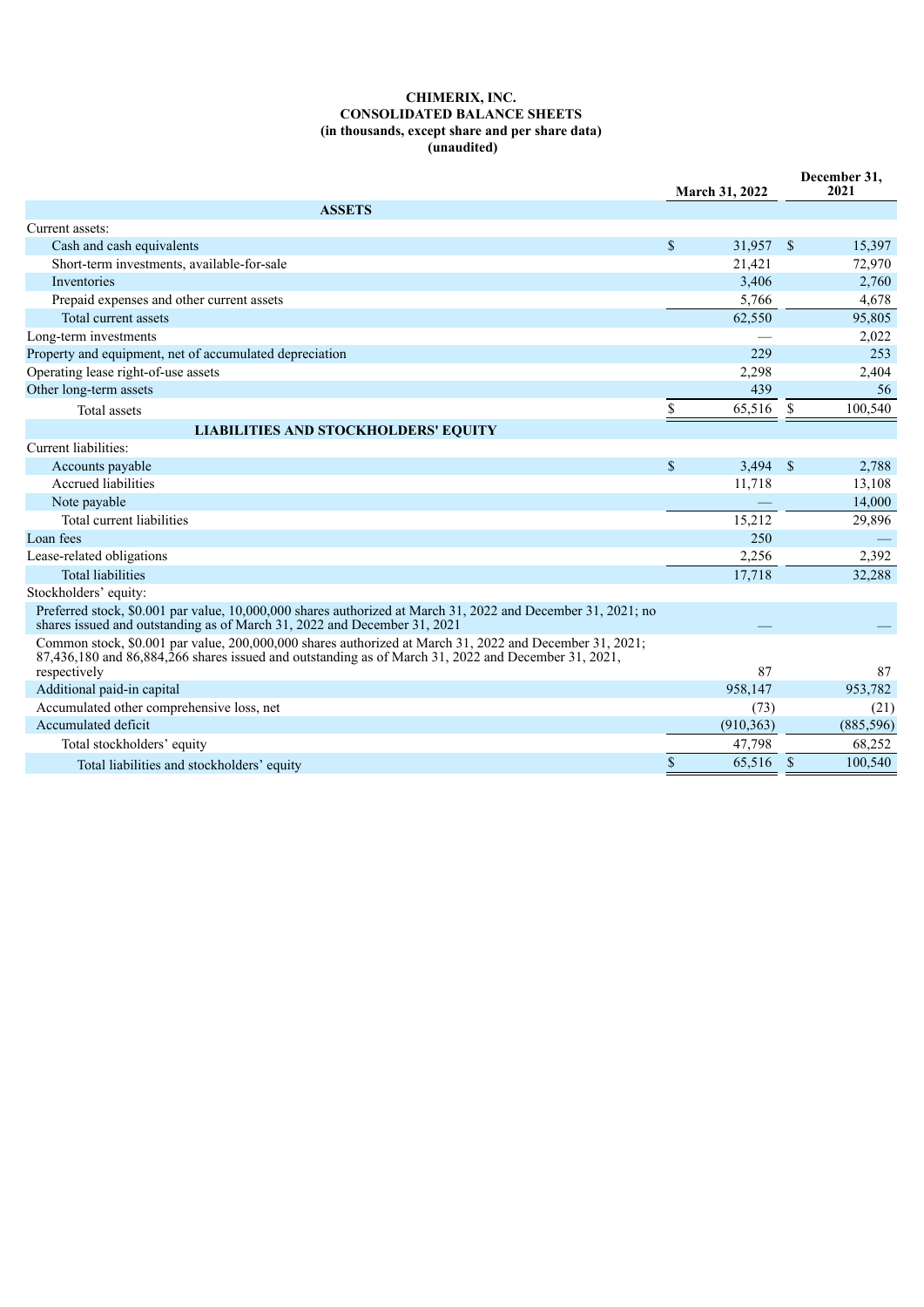## **CHIMERIX, INC. CONSOLIDATED STATEMENTS OF OPERATIONS AND COMPREHENSIVE LOSS (in thousands, except share and per share data)**

**(unaudited)**

|                                                        |            | <b>Three Months Ended March 31,</b> |                |  |
|--------------------------------------------------------|------------|-------------------------------------|----------------|--|
|                                                        | 2022       |                                     | 2021           |  |
| <b>Revenues:</b>                                       |            |                                     |                |  |
| Contract and grant revenue                             | \$         | \$.                                 | 1,433          |  |
| Licensing revenue                                      |            | 15                                  | $\overline{2}$ |  |
| Total revenues                                         |            | 15                                  | 1,435          |  |
| Cost of goods sold                                     | 114        |                                     |                |  |
| Gross Profit                                           | (99)       |                                     | 1,435          |  |
| <b>Operating expenses:</b>                             |            |                                     |                |  |
| Research and development                               | 19,040     |                                     | 11,862         |  |
| General and administrative                             | 5,632      |                                     | 4,136          |  |
| Acquired in-process research and development           |            |                                     | 82,890         |  |
| Total operating expenses                               | 24,672     |                                     | 98,888         |  |
| Loss from operations                                   | (24, 771)  |                                     | (97, 453)      |  |
| Other income:                                          |            |                                     |                |  |
| Interest income and other, net                         |            | 4                                   | 38             |  |
| <b>Net loss</b>                                        | (24, 767)  |                                     | (97, 415)      |  |
| Other comprehensive loss:                              |            |                                     |                |  |
| Unrealized loss on debt investments, net               | (52)       |                                     | (43)           |  |
| Comprehensive loss                                     | (24, 819)  | -S                                  | (97, 458)      |  |
| Per share information:                                 |            |                                     |                |  |
| Net loss, basic and diluted                            | (0.28)     | - 8                                 | (1.21)         |  |
| Weighted-average shares outstanding, basic and diluted | 87,088,804 |                                     | 80,204,094     |  |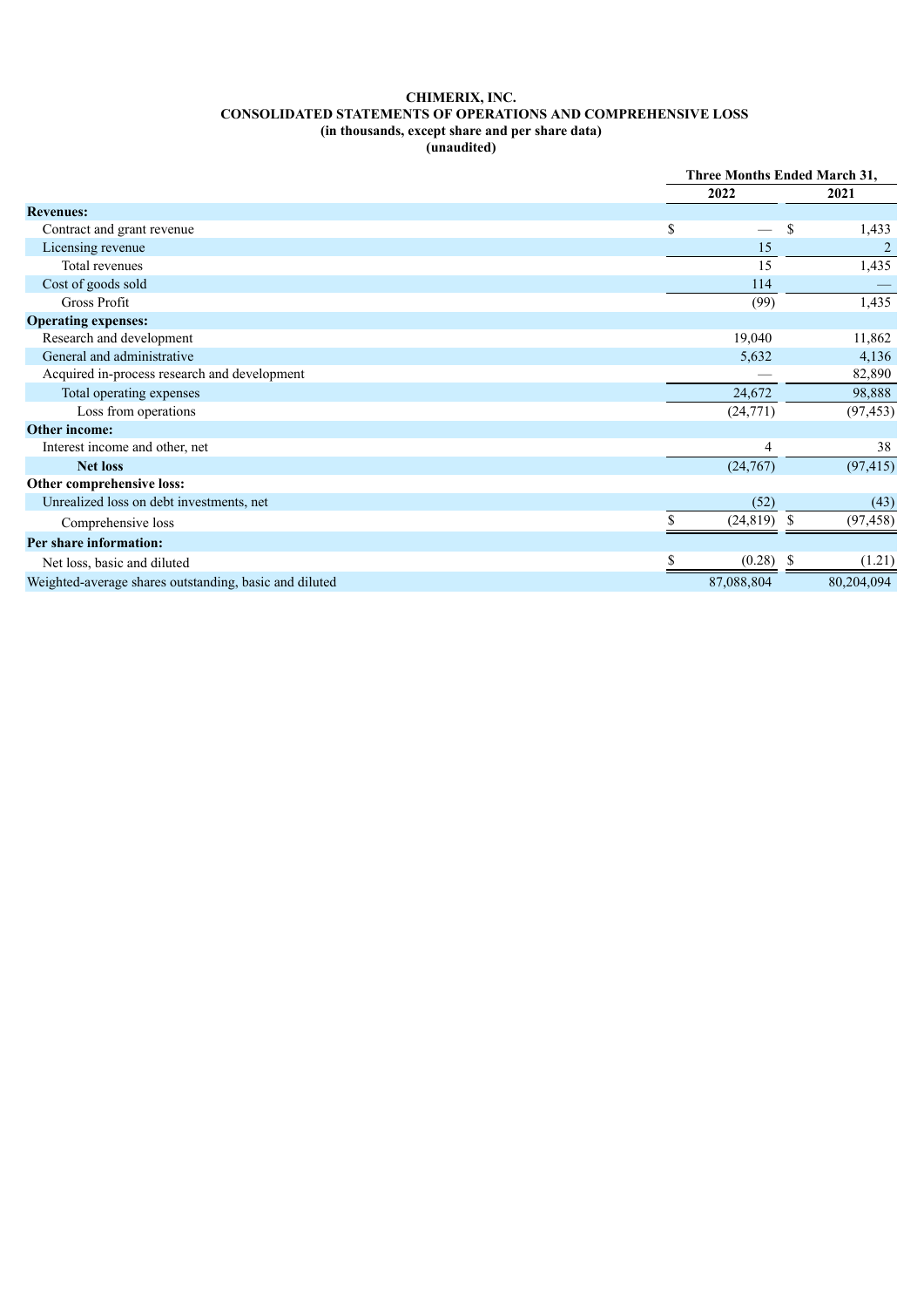<span id="page-9-0"></span>

# **Chimerix Announces Sale of TEMBEXA to Emergent BioSolutions for up to \$337.5 million plus Royalties**

- \$225 Million in Upfront Proceeds Secures Substantial Capital to Fund Operations and Allows for Participation in Future *Economics –*

*– Transaction Allows Focus on Development Pipeline –*

*– Positions TEMBEXA with Leading Global Biodefense Partner to Maximize Long Term Value –*

DURHAM, N.C., May 16, 2022 -- Chimerix (NASDAQ:CMRX) a biopharmaceutical company whose mission it is to develop medicines that meaningfully improve and extend the lives of patients facing deadly diseases, today announces it has entered into a definitive agreement with Emergent BioSolutions Inc. (Emergent) to acquire its exclusive worldwide rights to brincidofovir, including TEMBEXA®. TEMBEXA is a medical countermeasure for smallpox approved by the U.S. Food and Drug Administration (FDA) in June 2021.

"Emergent is an ideal partner to maximize the long-term potential of TEMBEXA to ensure pandemic preparedness in the event of a smallpox recurrence," said Mike Sherman, Chief Executive Officer of Chimerix. "This transaction significantly enhances Chimerix's balance sheet and allows us to focus and invest in our development pipeline. We also continue to participate in the longer-term economics of TEMBEXA through US milestones and double-digit royalties from US and international revenues."

Terms of the agreement with Emergent anticipate a TEMBEXA procurement contract with Biomedical Advanced Research and Development Authority (BARDA). Chimerix is currently in negotiations with BARDA for a procurement contract relating to TEMBEXA and will continue to lead the process through its conclusion.

Under the terms of the agreement with Emergent, Chimerix will receive \$225 million upon closing of the transaction plus up to \$100 million in up to four \$25 million milestone payments. Each milestone payment is contingent upon the exercise of future BARDA procurement options of TEMBEXA following the base period. The closing payment and the milestone payments may be adjusted based on actual procurement value. Chimerix is also eligible to receive up to \$12.5 million in regulatory milestones associated with the SymBio Pharmaceuticals Ltd. brincidofovir partnership to be assumed by Emergent.

Chimerix may also earn a 20% royalty on future gross profit of TEMBEXA in the United States associated with volumes above 1.7 million treatment courses of therapy during the exclusivity period of TEMBEXA. Outside of the United States, the agreement also allows Chimerix to earn a 15% royalty on all gross profit associated with TEMBEXA sales during the exclusivity period of TEMBEXA on a market-to-market basis.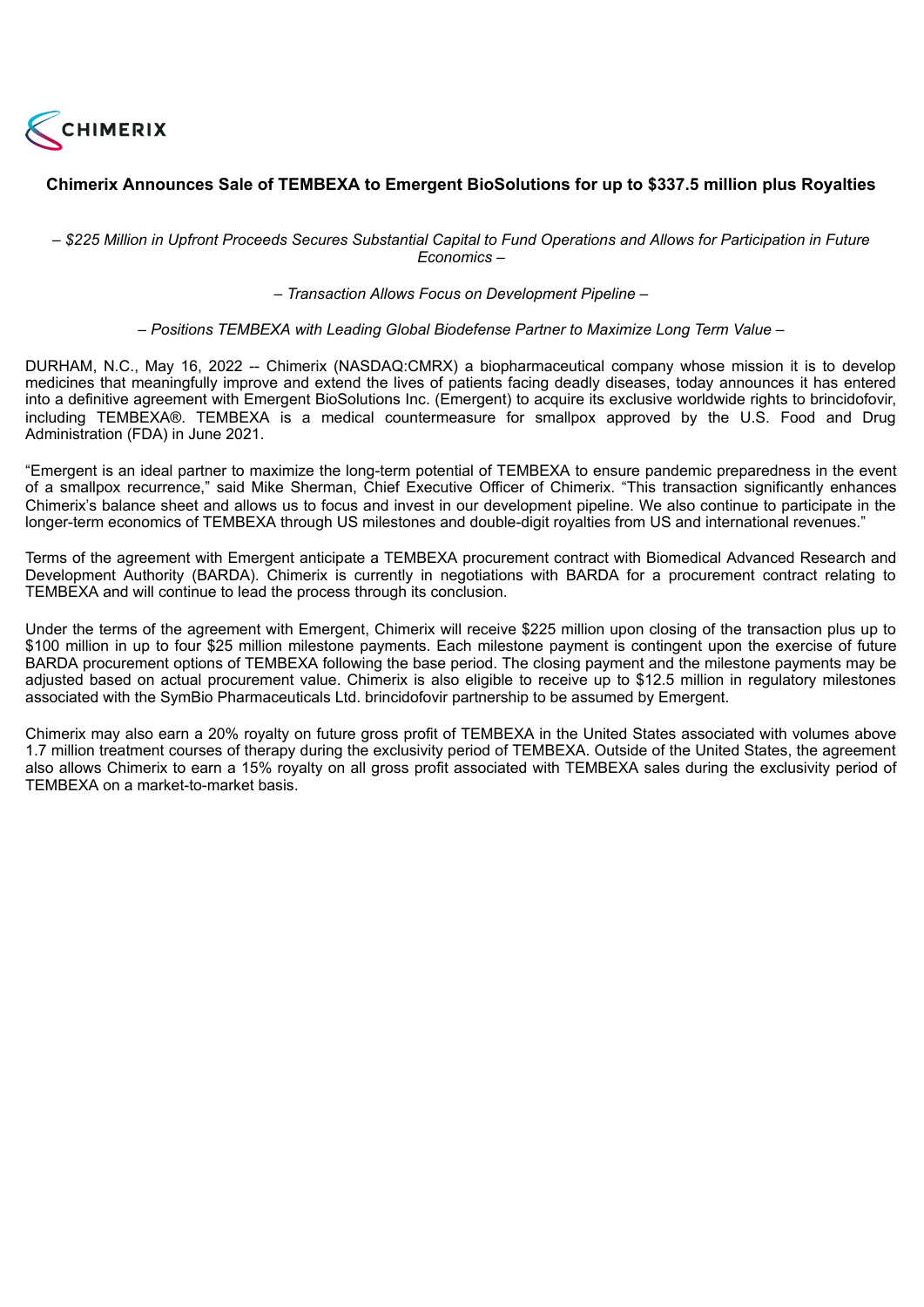## **Closing Conditions**

The respective obligations of Chimerix and Emergent to consummate the transactions contemplated by the definitive agreement are subject to the satisfaction or waiver of customary conditions, including the expiration or early termination of the applicable waiting period under the Hart-Scott-Rodino Antitrust Improvements Act of 1976, as amended (HSR Act).

Additional closing conditions include the execution of an anticipated procurement contract between BARDA and Chimerix as well as receipt of any required consent from BARDA to a pre-novation agreement to be entered into with Emergent. Subject to the satisfaction or waiver of the closing conditions, the companies expect the transaction may close as early as the second quarter of 2022.

Centerview Partners LLC acted as financial advisor and Cooley LLP acted as legal counsel to Chimerix.

In June 2021, the FDA approved TEMBEXA tablets and oral suspension for the treatment of smallpox. TEMBEXA is approved for adult and pediatric patients and is the first and only smallpox therapy approved for neonates. The oral suspension formulation is particularly important for patients who have difficulty swallowing due to age or medical status.

### **About Chimerix**

Chimerix is a biopharmaceutical company with a mission to develop medicines that meaningfully improve and extend the lives of patients facing deadly diseases. The Company's most advanced clinical-stage program, ONC201, is in development for H3 K27M-mutant glioma.

### **Forward-Looking Statements**

This press release contains forward-looking statements within the meaning of the Private Securities Litigation Reform Act of 1995 that are subject to risks and uncertainties that could cause actual results to differ materially from those projected. Forwardlooking statements include those relating to, among other things, the execution of a procurement contract for TEMBEXA with BARDA, the timing of the entry into any such agreement with BARDA and the final terms of such agreement; the anticipated benefits of Emergent acquisition of Chimerix's TEMBEXA program; the timing and amount of any milestone payments or royalty payments to be made under the agreement with Emergent; and the timing, if at all, of the closing of the transactions contemplated by the agreement with Emergent. Among the factors and risks that could cause actual results to differ materially from those indicated in the forward-looking statements are risks that the anticipated benefits of the sale of our TEMBEXA program may not be realized; risks that Chimerix will not obtain a procurement contract for TEMBEXA in smallpox in a timely manner or at all; risks and uncertainties relating to competitive products and technological changes that may limit demand for our drugs, or may impact the likelihood of certain milestones are achieved under the asset purchase agreement; and additional risks set forth in the Company's filings with the Securities and Exchange Commission. These forward-looking statements represent the Company's judgment as of the date of this release. These forward-looking statements represent the Company's judgment as of the date of this release. The Company disclaims, however, any intent or obligation to update these forwardlooking statements.